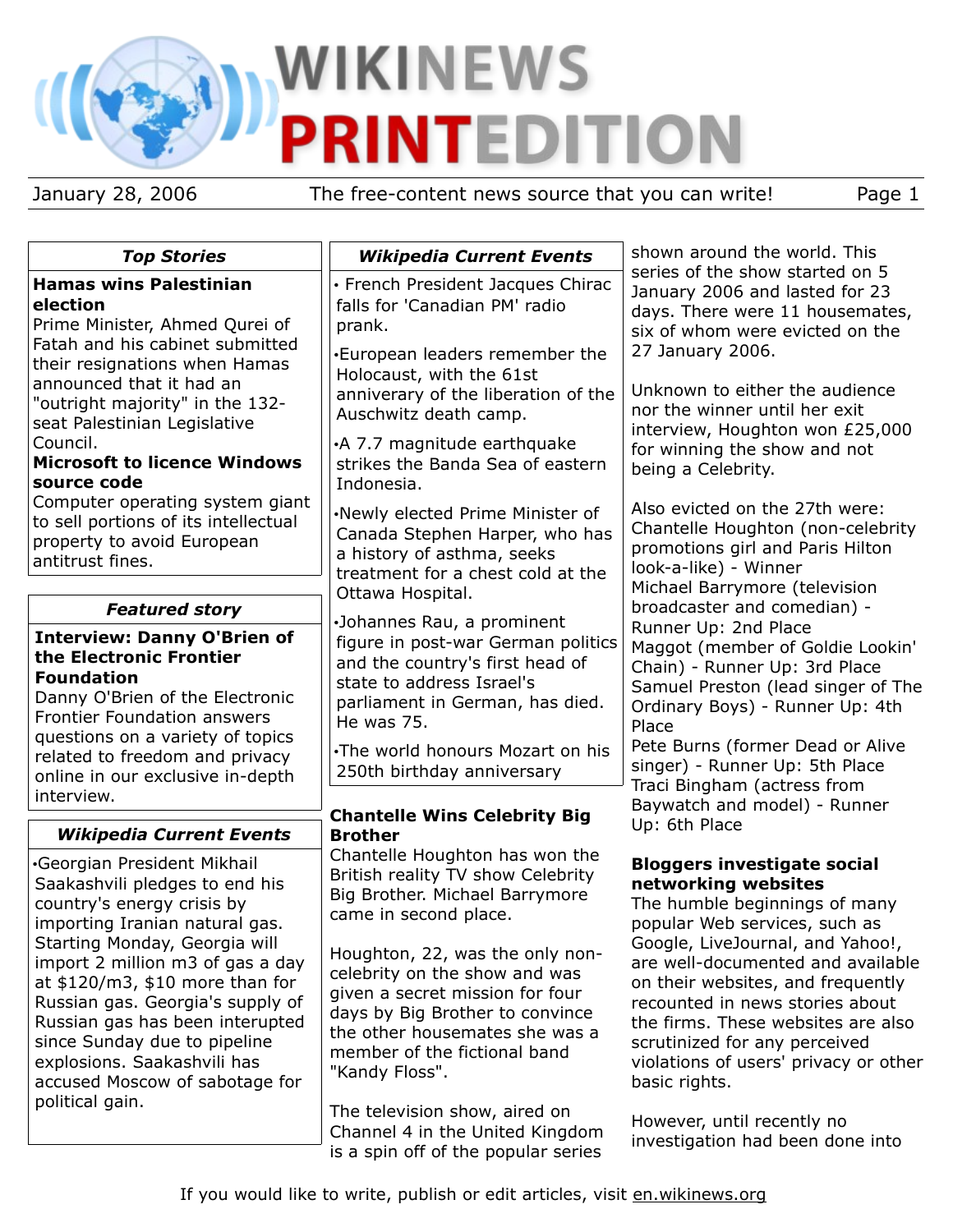MySpace and Facebook, two new "social networking" sites of explosive popularity among teenagers and college students. American bloggers, using Google and financial records, have begun investigations into the origins and policies of these sites, making some claims that the site owners explicitly deny.

# Facebook

Facebook was founded by Mark Zuckerberg, an individual web developer looking to make friends at Harvard University. Although Facebook has been sued by ConnectU.com for allegedly copying its concept and data, Facebook is actually the first worldwide college network on the Internet. As one of the most popular college websites, Facebook information is gathered regardless is notable for its lack of prominent advertising. It quickly accumulated Other bloggers have also called \$50,000 in debt in 2004, and it took nearly a year for it to begin turning a profit, so clearly it needed a large amount of venture capital.

In August 2005, independent blogger Josh Smith theorized that Facebook could actually be a datagathering operation. He determined that Facebook received According to Chris Hughes, its initial funding from Peter Thiel, which he named as co-author of the book "The Diversity Myth", which argues that "multiculturalism" is used to promote social intolerance on American college campuses. Smith also found that Facebook also received \$13 million in funding from "Accel Partners", a firm whose manager James Breyer formerly served as the chairman of In-Q-Tel, a venture capital firm operated by the United States Central Intelligence Agency.

However, both Accel Partners and

Peter Thiel have invested in many dot-com companies. Peter Thiel is the co-founder of PayPal, and James Breyer has done extensive work in Silicon Valley. Investigating a firm's sources of venture capital has not often led to breakthrough exposes in the past.

More importantly, Smith discovered clauses in Facebook's current Privacy Policy which state that they "may share your information with third parties, including responsible companies with which we have a relationship". The Privacy Policy also warns that "Facebook also collects information about you from other sources, such as newspapers and instant messaging services. This of your use of the Web Site." attention to this ambiguous statement, which seems to point towards a Facebook conspiracy theory. User "tomd" at the Reddit news website noted that "these sites provide possibly the most accurate and easiest to use resource for mining information about groups of people."

spokesperson for Facebook, The clause you reference in the privacy agreement is leftover from an outdated version of the privacy policy which is currently being updated. We used to have a couple features on the site that aren't still there, such as collecting users' away messages from AIM (if storage space to Internet users. they said they wanted it) and displaying mentions of their names in campus newspapers (again, upon request). That clause will not eUniverse, Inc., which later be included in the upcoming version of the privacy policy which will be released in the next couple of weeks.

The main issue surrounding Facebook is one of trust. Privacy advocates on the Web are always wary of any website that asks for detailed personal information, and Facebook takes this to the extreme by displaying entire social networks. However, most Facebook users seem to trust it deeply, providing full friends lists, phone numbers, and personal photo albums.

# MySpace

Trent Lapinski, another blogger, began an investigation into MySpace in July 2005, when it was acquired by Rupert Murdoch's News Corporation, parent company of FOX News. MySpace does not often receive criticism about privacy issues, as its users typically do not give out last names or other personal information, but its company history is more interesting. Lapinski was threatened with a lawsuit by MySpace's legal team when he let them know about his investigation, but on January 4, he decided to come forward with the details anyway.

MySpace expressed interest in commenting on this Wikinews article but did not respond by press time.

MySpace's CEO Chris DeWolfe and its most prominent spokesperson Tom Anderson first met in 1999 at Xdrive Technologies, a dot-com startup which gave away free DeWolfe and Anderson went on to work together at ResponseBase, LLC., which was acquired by became Intermix Media. The relationship between these three companies is tangled indeed, and involves the MySpace name itself.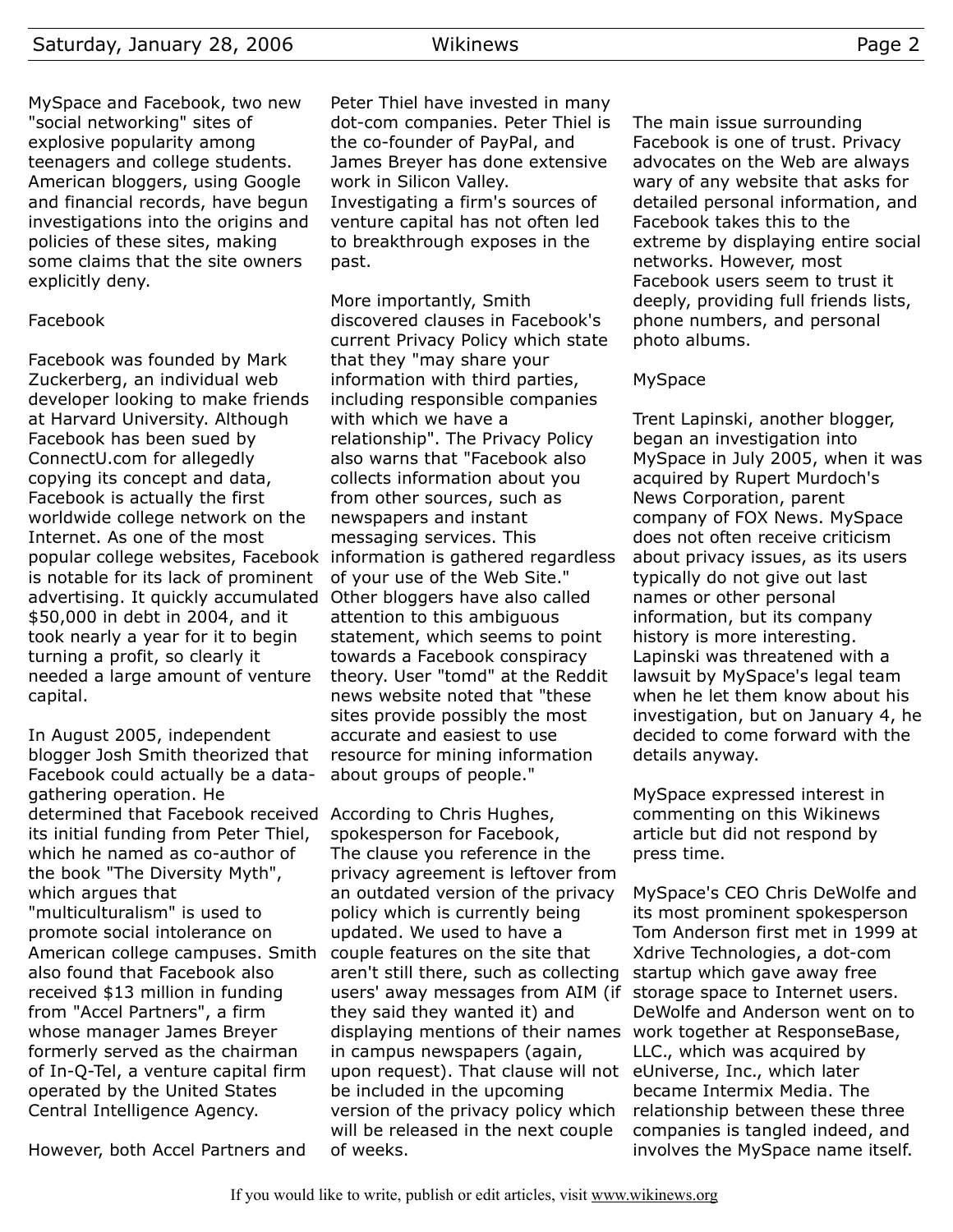According to Chris DeWolfe, "the general MySpace site" was launched in September 2003. Tom Anderson claims that "MySpace was a creative idea before it was a business." However, long before MySpace became a social networking website, the name MySpace and the domain myspace.com had been used by ResponseBase for their profitable newsletter about "Freebies, Deals, & Discounts", and a free disk space host similar to Xdrive. Newsgroup archives show multiple messages linking to copyrighted files hosted on MySpace. In 2001, MySpace's spokesperson was quoted in an article about "warez". The Internet Archive has backups of MySpace.com going back to 1999, but these cannot be accessed because MySpace's current owners have blocked the Internet Archive specifically from accessing the site.

One newsgroup message from 2001 documents the transition from MySpace to ResponseBase: Got more steaming piles of spam from "Media Now!" aka "responsebase.com". The specific username that the spams were sent to was only given to a specific from which Intermix or its agents company (freediskspace.com, later were downloading spyware, myspace.com) for their use only. Unfortunately they sold it, even though my business relationship with them ended in May 2001 when they discontinued the service I was using. Apparently they couldn't pay their bills and sold their list to spammers.

Actually, MySpace had simply shut down and become ResponseBase- as evidenced by the "Freebies" newsletter above. ResponseBase also used a list of 8 million e-mail addresses purchased from Xdrive for their newsletters. In 2002, ResponseBase was booted from their ISP as an illicit spam

organization-- with Tom Anderson himself listed as their billing contact. And later still, ResponseBase would be renamed to MySpace.

In 2002, DeWolfe went on to become a director of "Fog Cutter Capital Group", whose CEO, Andrew Wiederhorn, was convicted Intermix's former CEO, Brad of income tax and pension felonies and sentenced to prison. Fog Cutter continued to pay Wiederhorn a salary of \$350,000 per month for 18 months while he sat in jail. Wiederhorn's wife, Tiffany Wiederhorn, is on the board of directors at MySpace's parent company Intermix Media.

Intermix Media itself has a tangled history. In 2004, Intermix (then operating as eUniverse) was named as a spammer organization on USENET. It purchased ResponseBase, shut down its operations, and reformed it as MySpace. On April 28, 2005, Intermix was sued by the State of New York for installing malicious spyware over the Internet. According to their press release: The Attorney General documented at least ten separate web sites providing either no warning or other misleading disclosures. In this way, Intermix and its agents downloaded more than 3.7 million programs to New Yorkers alone, and tens of millions more to users across the nation. Intermix also went to great lengths to protect the spyware and adware it secretly installed. The programs were hidden in unlikely locations on the computer and could not be removed through a computer's "Add/Remove" function. In addition, the programs omitted "un-install" applications, and even reinstalled themselves after being deleted.

Just before the adware investigation was announced, Intermix's primary investors sold \$25,000,000 worth of Intermix stock at roughly \$8 per share. When the attorney general announced the investigation, Intermix stock fell to \$4 per share. Greenspan, has accused Intermix investors of insider trading.

Soon afterwards, the spyware issue was settled out of court; Intermix paid \$7.5 million to the State of New York.

According to The Economist, "As an internet business, MySpace.com considers itself to be an entirely new breed ... The community has grown virally, with no advertising." However, this leaves one crucial question unanswered: without advertising, how did the site become popular in the first place?

#### **Saudis boycott Danish dairy produce**

On January 26th, a massive boycott of dairy produce from Arla Foods started in Saudi Arabia over what is perceived as a Danish attack on Muslim values. The Saudi ambassador to Denmark has been recalled for consultations.

The Danish/Swedish dairy company Arla is facing a massive loss after a spreading boycott of its produce in Saudi Arabia. Four Saudi retail chains have already removed Arla products from the shelves. One retail chain has placed yellow warning tape (common fare for accidents and crime scenes) over Arla products. There have been cases reported of Arla delivery trucks being attacked by stones thrown from bystanders. Marianne Castenskiold, a senior consultant for Dansk Industri,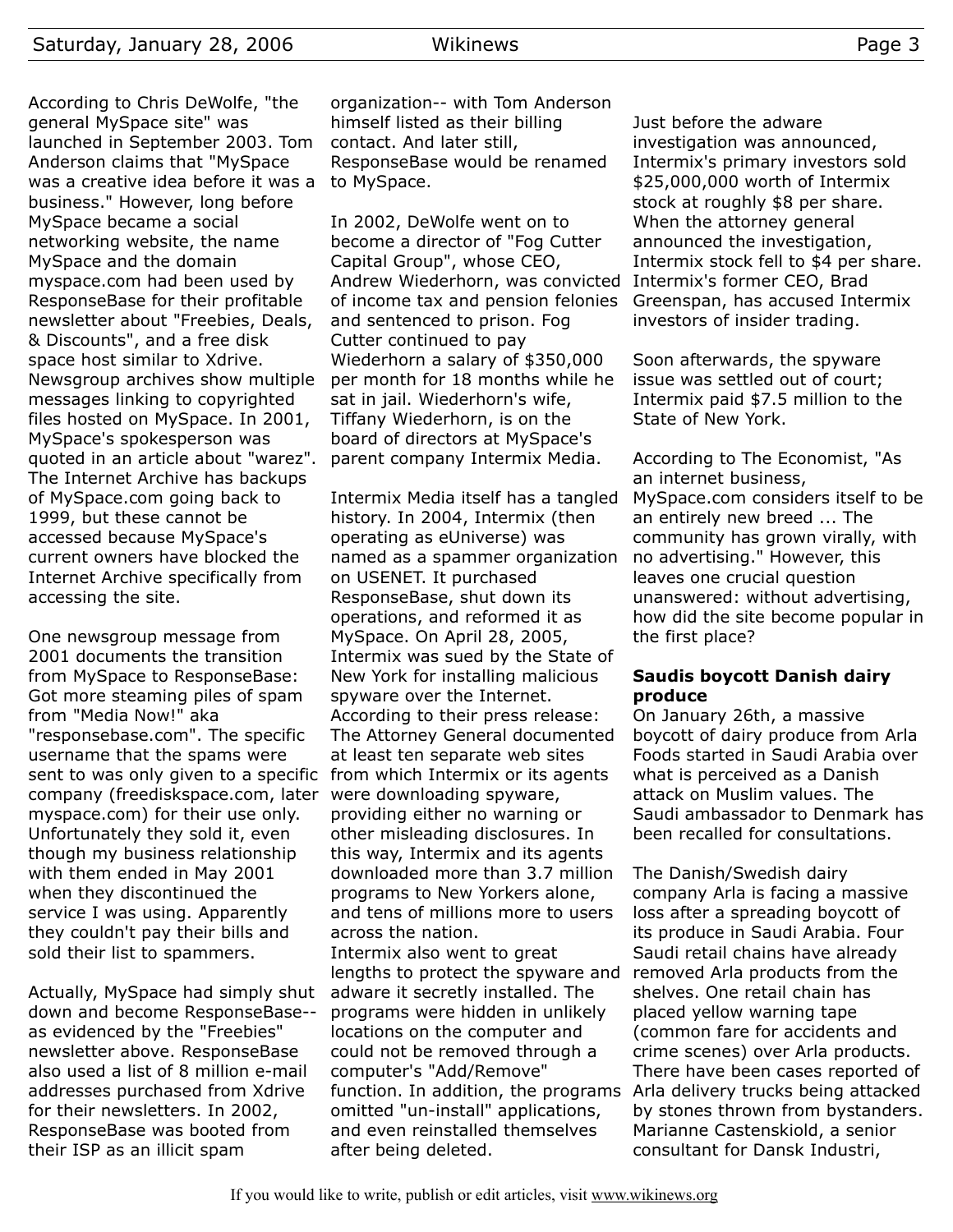expressed a fear that the boycott will spread to other countries in the region and have detrimental effects on other Danish products. Denmark is one of the leading exporters of agriculture in northern Europe, whose economy is heavily dependent on foreign trade and investment.

The boycott has been announced at Friday prayer services in Saudi mosques since 20 January 2006, obviously helping to foment popular support of the nation's response to Denmark's alleged ignorance of Muslim values. On at least one occasion, a delivery truck has been greeted by thrown stones.

The boycott is a response to the publication of an article in a major Danish newspaper, Jyllands-Posten. In its 30 September 2005 issue it printed 12 drawings of the Muslim prophet Muhammed, as a response to previous news reports that the publisher of a forthcoming childrens' book about the prophet had had difficulty in finding an illustrator, due to fear of extremist reactions; drawings of the prophet are prohibited by Islamic Law (see aniconism). In an attempt to start a debate over freedom of speech in Denmark, the newspaper printed 12 drawings of the prophet. 4 of these were of a satirical nature, with one showing the prophet with a turban hiding a lit bomb.

The immediate reactions to the publication of the drawings included ambassadors from 12 Muslim countries demanding that the Danish Prime Minister, Anders Fogh Rasmussen, denounce the newspaper. Rasmussen rejected this demand, stating that "Danish freedom of speech does not allow the government to control what newspapers print". He further

noted that the only possible legal action against the newspaper would be one under the charge of blasphemy.

A debate ensued over the following months about freedom of speech and its value in relation to avoiding religious taboos. In mid-December 2005, a delegation from several Danish Muslim organizations went on a tour in several Midle-Eastern and Arabic countries, reportedly to gain sympathy for their point of view. Several reports state that during the tour the difficulties faced by Muslims in Denmark were grossly overstated.

# **German Wikipedia to be printed**

The German online news site, Der Spiegel is reporting that "Zenodot Verlagsgesellschaft", the publishing house that has already been selling the German language Wikipedia on DVD, is interested in offering a printed version of the German Wikipedia. The work would be comprised of 100 volumes of about 800 pages each. Two volumes, at a price of  $E$ 15 each, would be published every month starting in January of 2007.

# **Former German president Johannes Rau dies at 75**

Former German president Johannes Rau has died on Friday morning in his home in Berlin at the age of 75, his office announced. Rau had been president of Germany from 1999 till 2004. He had a heart disease for a long time and had to undergo Israel". twice a surgery after leaving office. He is survived by his wife and their three children.

Rau was born on January 16, 1931 in Wuppertal. He first joined the Gesamtdeutsche Volkspartei in 1952. After the party had been

dissolved, he followed his political mentor Gustav Heinemann to the Social Democratic Party of Germany (SPD). He was elected state legislature of North Rhine-Westphalia in 1958 and became governor of the state in 1978. He was an unsucessful candidate for the chancellorship in 1987. He resigned as governor in 1998 when his party promised to nominate him for the presidential elections. During his presidency, Rau became the first German head of state to speak in the Israeli Knesset.

His successor, president Horst Köhler, ordered that a state funeral for Rau be held on February 7. He said Germany "has lost a distinctive politician, a great president and a man who made the world more humane."

Chancellor Angela Merkel said Germany "has lost an exceptional personality".

The governor of North Rhine-Westphalia, Jürgen Rüttgers, called Rau a "great governor" to whom the state and its people owe a great deal.

SPD chair Matthias Platzeck said the Social Democrats lost "an irreplaceable friend, who was one of the most outstanding and popular politicians of our country. [...] We will miss him."

Israeli president Moshe Katsav called Rau a "great friend of the Jewish people and of the state of

# **Aboriginal Sovereignty Day Declared**

Representatives of Australian Aboriginal Sovereign Nations at a gathering in Canberra, have declared that the 26th of January would be known as Aboriginal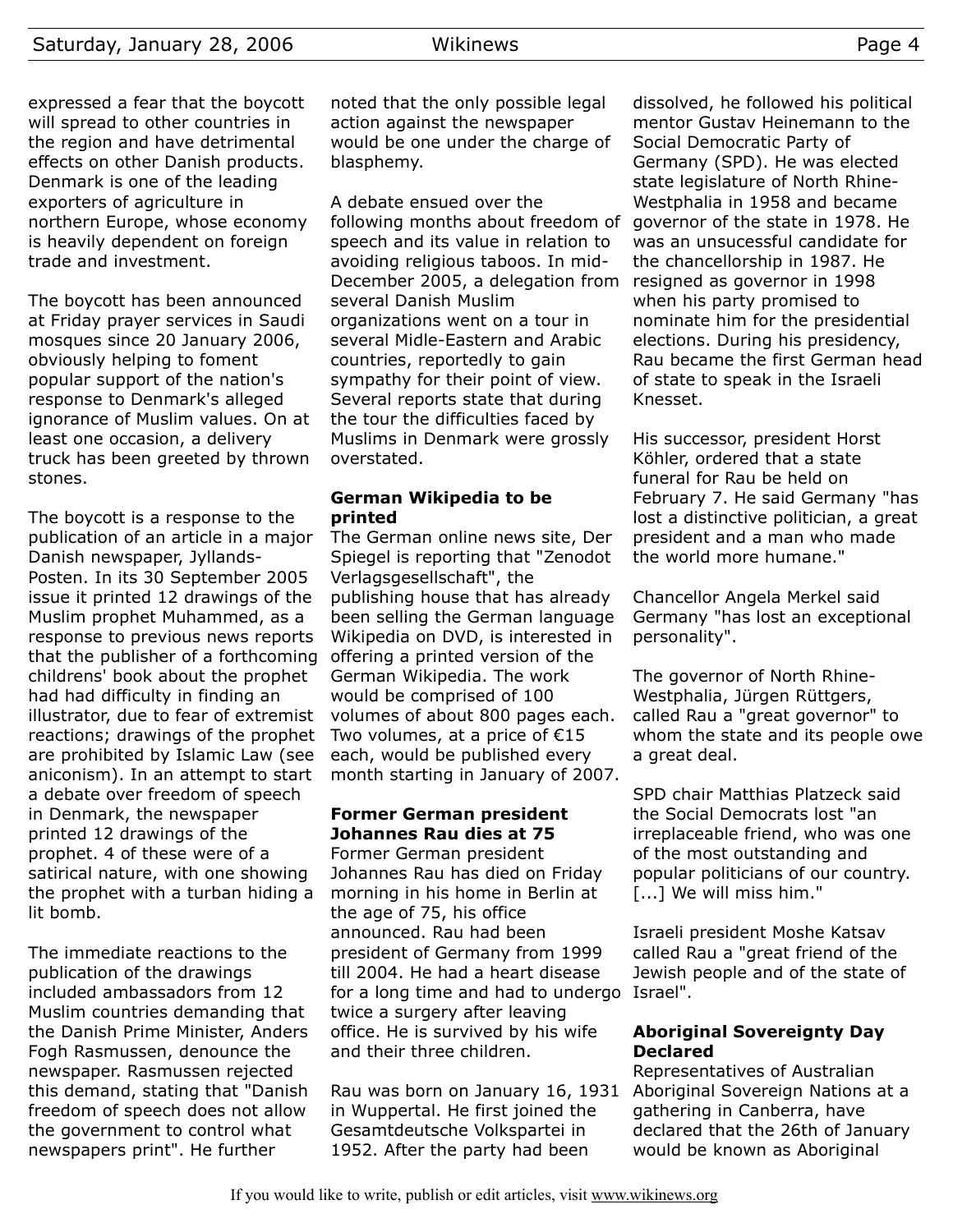Sovereignty Day. January 26th (Australia Day) is Australia's official national day commemorating the landing of the First Fleet in Sydney Cove in 1788.

While the rest of the country celebrated the Australia Day holiday with medals, barbecues, fireworks and beer under the Union Jack, hundreds of people at the Aboriginal Tent Embassy in Canberra lit a ceremonial fire and discussed the land that once belonged to their ancestors.

Indigenous Australians communities, past and present

Indigeneous Elders have gathered this week at the Aboriginal Tent Embassy for the Corroboree for Sovereignty convergence, in response to what they say is the continual Government threat to control the historical Tent Embassy site.

The gathering identified the 34 year-old Tent Embassy on the grounds of Old Parliament House in Canberra, as a significant place of social, spiritual and political importance to Aboriginal Peoples a symbol of the assertion of Aboriginal Sovereignty. The Aboriginal Embassy, not considered an official embassy by the Australian government, has come under review recently in a bid to remove the campsite and dwellings originally founded on Australia Day in 1972.

The Tent Embassy calls on all Aboriginal Sovereign Nations to "stand up against the illegal occupation of our country and continue to resist the oppression of our people." The Tent Embassy say that "until there is true justice for our people, these issues will not go away and we will continue to resist."

Members of the Embassy will take a sacred fire to Melbourne in March for the 2006 "Stolenwealth Games" campaign, in an effort to highlight the plight of Aboriginal people. The fire will contain a "message of peace, healing and justice, and create a focal point for unfinished business."

The group calls on all Aboriginal Nations to send representatives to the Embassy to commemorate and review the issues of Land Rights in Australia. The Tent Embassy also announced the establishment of the National Tribal Law Council.

Indigenous leaders, including Marji Thorpe, Gary Foley, Robbie Thorpe and Michael Mansell claim that Native Title and Reconciliation haven't adequately addressed Indigenous rights. They say: "Native Title has mainly embroiled Indigenous peoples in complex legal processes where they have (generally unsuccessfully) had to prove their fundamental human rights to the land."

The campaigners, known as the Black GST, say the process "puts the onus on Indigenous peoples to somehow prove continuous connection with their land, an impossible task in many situations given the effects of our dispossession and attempted genocide."

On Australia Day the diverse and vibrant group marched peacefully through Canberra, gathered at the Embassy on the lawns in front of Old Parliament House and called for recognition of indigenous sovereignty over the land.

# Australain Aboriginal Flag

"We're wanting to let all the people Mansell says that he will replace know that all the land in Australia

has been given back to the Aboriginal people... and the sovereignty now lies with all Aboriginal nations," a spokesperson Robert Corowa said at the Embassy.

To many Indigenous and Non-Indigenous people, Australia Day was is labelled "Invasion Day" - in recognition of the colonisation of the continent by the British, he said. "We call it invasion day. The most important thing is that everybody in Australia who's now living here... we strongly encourage them to come to the Aboriginal Tent Embassy and place a leaf in our fire."

Legal director of the Tasmanian Aboriginal Centre (TAC), Michael Mansell, says the current Australia Day celebrations should be scrapped and a new national day chosen. Mansell said Australia Day would forever remain a racist blot on Australia's political landscape as long as the event was held on the anniversary of the landing of the First Fleet.

"There can never be reconciliation between whites and Aborigines so long as the anniversary of the coming of white people is the basis for celebrating Australia Day," he said. "A fair and just society cannot be built on celebrating gains by one race at the expense of another."

Mr Mansell has also reported the theft of an Aboriginal sign from the TAC premises. The sign reading: "AUSTRALIA DAY Yes, let's celebrate: MURDER, INVASION, RAPE, THEFT" was removed on the 25th of January hours after being installed on the Launceston premises.

the sign in an effort to "the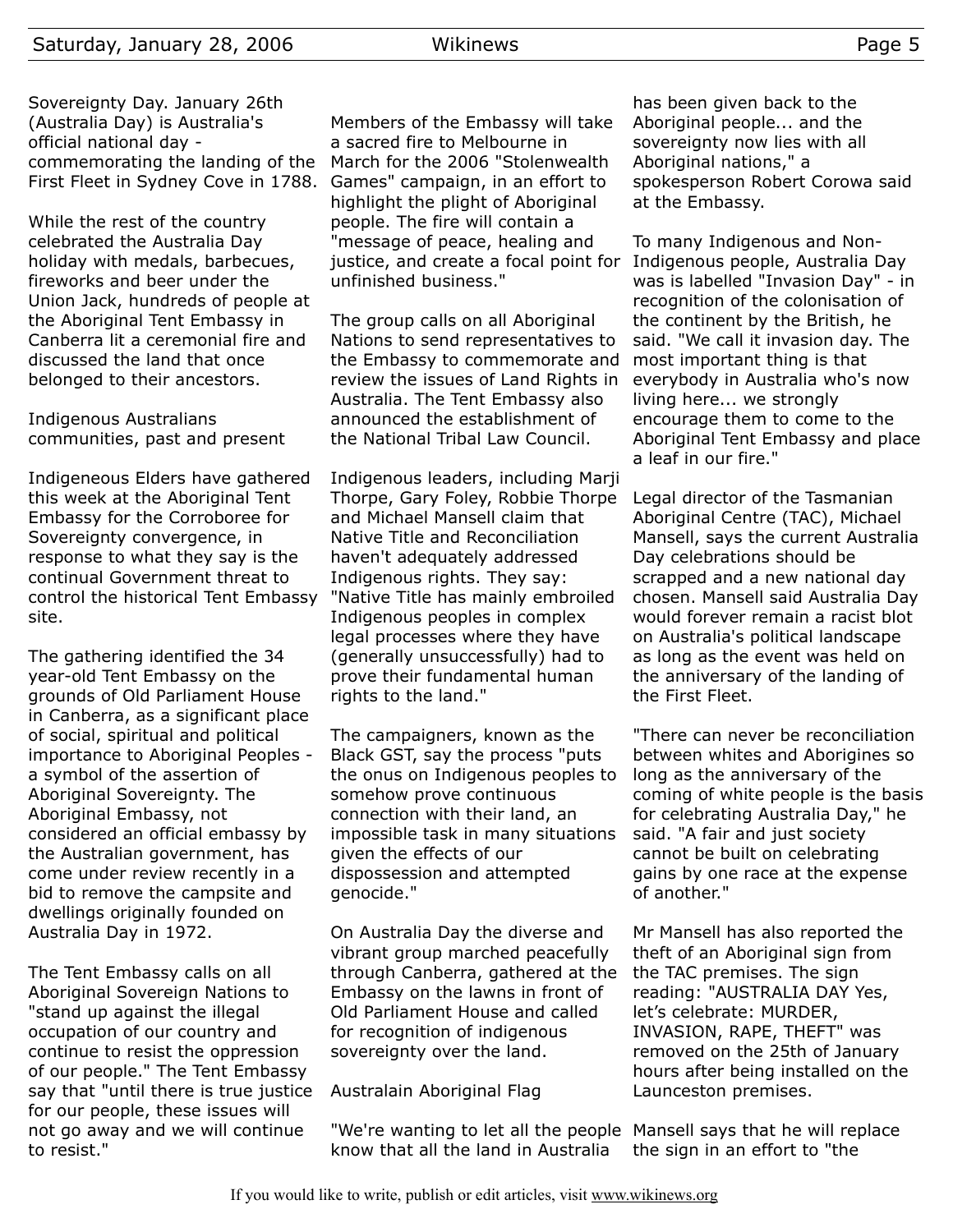obvious need to expose the myth, as expressed in the national anthem, that Australia is a free and fair country" and called for "white society" to punish the offenders.

"This is another instance of the continuing trend in Tasmania of racist attacks on both people and property by extreme elements of white society who don't like the truth, who don't like Aborigines and other races. As with the racial attacks on middle Eastern people in Sydney, these Tasmanian incidents show how Australia under the Howard government is becoming more openly xenophobic," he said.

Activists in Brisbane yesterday burned an Australian flag to protest against celebrations marking European settlement in Australia. Around 300 protesters staged an "Invasion Day" demonstration. Queensland Premier Peter Beattie condemned the action.

"I don't care whether they're black tuberculosis. The West Papuans or white ... I don't believe we should burn the Australian flag, particularly at this time (when) we Christmas Island. all know we live in an unsettled world," he said.

One protester said he believed the wrong flag had been burned: "I just felt deep down that it should have been the British flag they burnt not the Australian one."

The Tasmanian Aboriginal Centre has strongly opposed the compulsory singing of the Australian national anthem in schools.

NSW Premier Morris Iemma wants to make it compulsory for NSW schoolchildren to sing the national anthem each day before class. The week on the far north-west coast

plan has strong support from both sides of Parliament in Tasmania as well as the Multicultural Council of Australia and the Australian National Flag Association.

However some Aboriginal support groups say forcing the singing of the national anthem diminishes individual enthusiasm for participation.

Michael Mansell says, "more importantly, the anthem is about the white people and immigrants and excludes Aborigines." He said the words "for we are young and free" were a clear reference to the last 200 years of colonisation by Europeans and dismissed the ownership of the country by Aboriginal people.

### **West Papuans refugees forced to fly 4000ks despite tuberculosis fears**

West Papuan asylum seekers who arrived in Australia last week, were forced to make a 4000 kilometre journey to Christmas Island despite suspicions they had were herded on to an RAAF Hercules last week and flown to

Two of the group, a man and his child, have now been flown the 2,600 kilometres to Perth, Western Australia from the remote Indian Ocean island. Air force personnel had initially refused to fly them, concerned that the flight crew's health would be at risk.

"It's a complete farce, absurd" said one health official. "It has not only posed an unnecessary health risk, it has been hideously expensive."

The West Papuans were among a group of 43 refugees found last

of Cape York in Queensland. They had made a five-day journey from the Indonesian province in an outrigger canoe. They arrived with banners accusing Indonesia's military in the province ruled by Jakarta of genocide and intimidation. Their 25m traditional boat was fitted with an outboard motor and was flying the outlawed West Papuan flag.

Amid media scrutiny and the disapproval of the Indonesian Government, the boat people underwent health checks before being sent to Chrismas Island. Xrays and other medical examinations strongly indicated that at least one man had tuberculosis, yet the group were flown to Australia's Christmas Island Immigration Detention Centre.

Upon landing at the Island, health officials recommended the patients be transferred to Perth. However, the crew of the RAAF Hercules refused to take them, saying they were not "adequately equipped".

A Department of Immigration spokesman (DIMIA) said an alternative flight was arranged. "At this stage there has been no positive diagnosis for tuberculosis," the spokesman said.

The removal of the asylum seekers to Christmas Island has been met with fierce criticism from many refugee rights groups and opposition parties, who say it was impractical, potentially traumatising and hugely expensive. The Immigration Department says it has interviewed most of the asylum seekers but won't say if they have made formal asylum claims.

Rallies in Sydney, Melbourne, Darwin, Canberra and Brisbane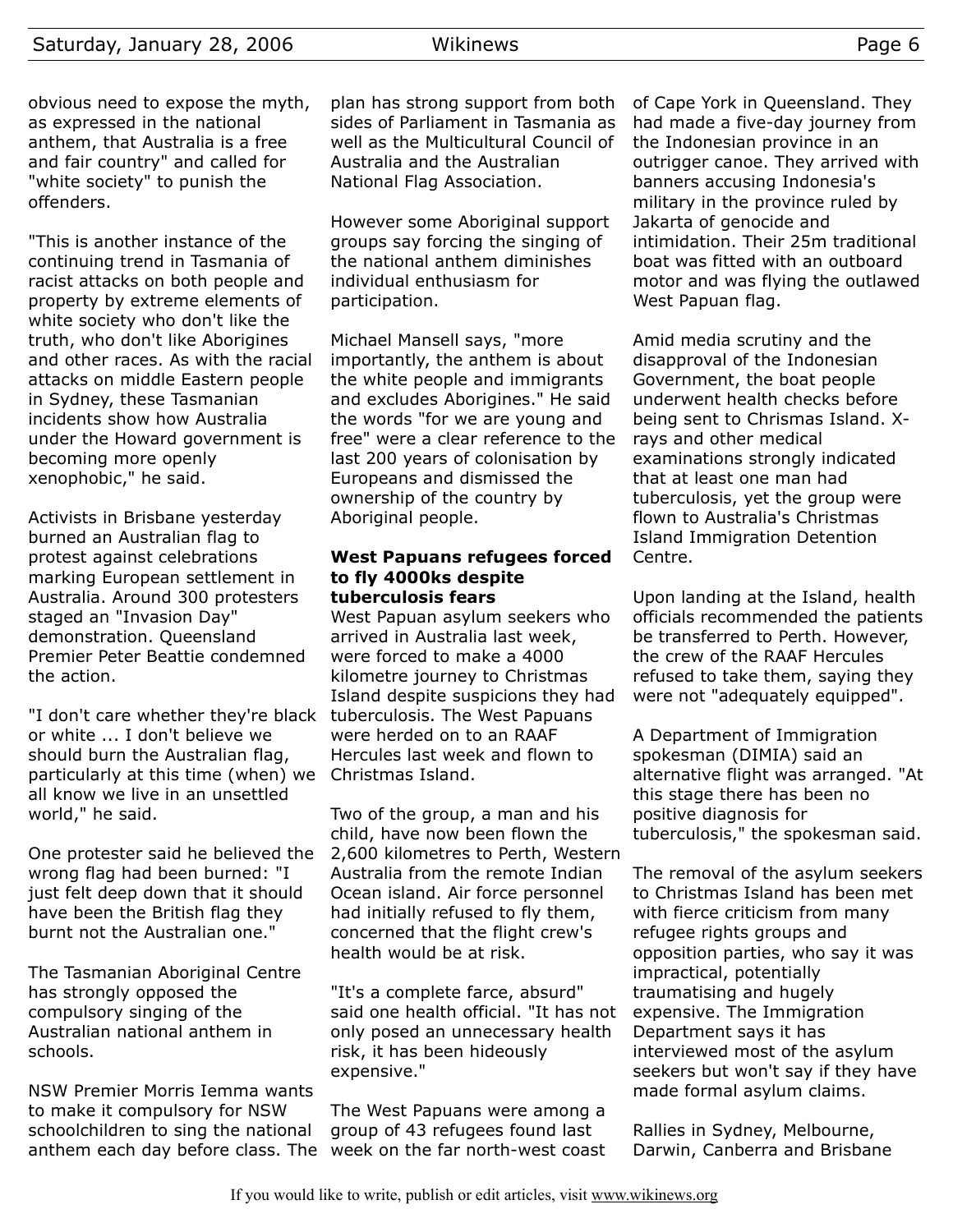were held this week, in support of the West Papuan asylum seekers. Refugee rights advocates protested the forced transfer to the remote Christmas Island facility.

Melbourne auxiliary bishop Hilton Deakin told about 130 people demonstrating outside DIMIA headquarters in Melbourne that, "we know that already the Indonesian authorities, in Canberra and beyond, are trying to get to them."

Yet the he Indonesian embassy in Canberra denied making any approach, saying: "I can guarantee that there has been no contact whatsoever, it hadn't been requested, it was never even sought."

But the Immigration Department has confirmed that "a junior delegation" from the embassy went to Weipa last Thursday seeking access to the asylum seekers. A spokesman for the Immigration Department said the Indonesians arrived in Weipa on Thursday but by then the Papuans had already been put on a plane for Christmas Island. The West Papuans were told they had a right "It is shocking that the West to Indonesian consular assistance if they choose. "Not one has chosen to do so," the spokesman said.

"The majority of these 43 people are leaders for free expression and self-determination and possible independence because of the oppression from which they suffer," Bishop Deakin said. "Massacres, rapes and all the rest of it have gone on in that country for almost 30 years."

He called on the Australian Government to cancel its training program with the Indonesian

# military.

Democrats leader Lyn Allison said the Australian Government had "got it wrong on this issue". The 43 asylum seekers had been "whisked off" before they could tell their story, she said.

Greens Senator Kerry Nettle has called on the government to grant access to Papuan asylum seekers. The senator says they should not be in detention and they certainly should be allowed to communicate with the outside world.

Senator Nettle will go to Christmas Island this weekend to meet the imprisoned West Papuans. She said the immigration department is obligated under the Migration Act to allow her to meet them.

Meanwhile New Zealand Greens have offered to take the asylum seekers. "New Zealand can show the Howard government how to be compassionate, as we did back in 2001 when we took some Afghan asylum seekers from the Tampa," the New Zealand Green Party Foreign Affairs Spokesperson Keith Locke says.

Papuan refugees, having survived 450 kilometres of open water in a flimsy craft, are now bundled off to a Christmas Island detention camp - well out of range of those Australians who wish to help them," he said.

"Under refugee law these Papuans deserve special consideration, having come directly from their claimed country of persecution, Indonesia, not via a third country, as is the case with most asylum seekers in this part of the world.

"The Papuans certain have a good prima facie case. I know from my

own visit to West Papua last April that there is substantial and ongoing harassment of the local people, particularly those who assert their right to political selfdetermination," said Mr Locke.

On Friday last week Indonesian security forces shot dead one Papuan protester, and wounded two others, in the Paniai district, where the 43 asylum seekers originate.

# **Queensland's biggest oil spill in 35 years**

A oil spill in Queensland has been described as a tragedy for the area's marine life and the biggest oil spill in 35 years. The clean-up is expected to take up to a week and cost more than \$3 million.

The spill occurred in Gladstone Harbour on the central Queensland coast, late on Tuesday night, after 25,000 litres of heavy fuel poured from a coal carrier. The accident happened when a tug rammed into a Korean coal carrier, rupturing its fuel tank.

Several government agencies and four skimmer vessels were called in after the "Tom Tough" struck the Korean-owned, Panamanianregistered bulk coal carrier "Global Peace" - puncturing its fuel tank as it was about to berth.

"It'll just annihilate the stocks plus everything up and down the food chain in relation to what the different fishermen catch," local fishing spokesman Warwick Sheldon said. "It's right in the middle of the commercial banana prawn fishing season at the moment – this has the potential to just wipe out their stocks."

Queensland Premier Peter Beattie said an investigation was under way to determine whether anyone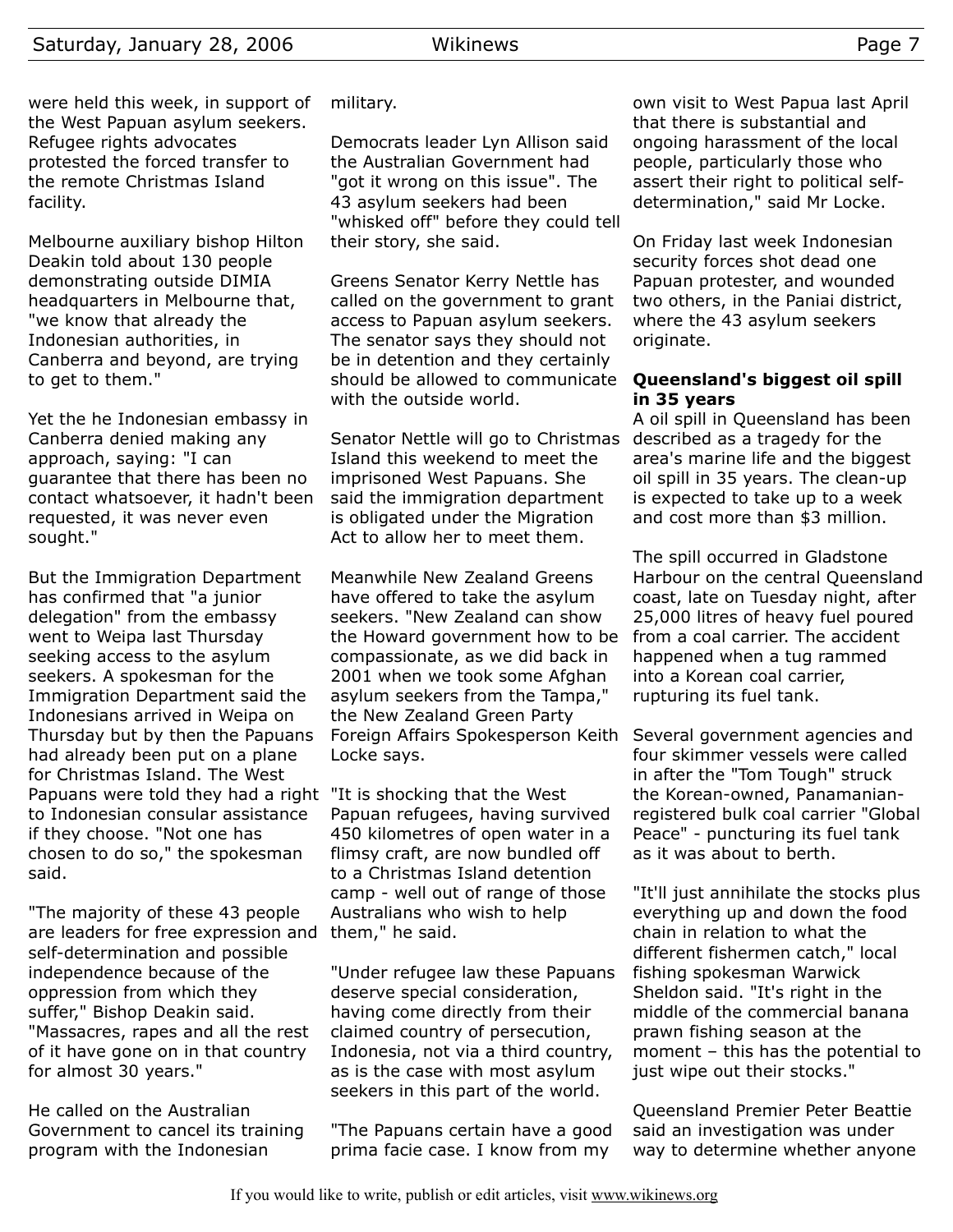would be prosecuted. "There will be no cost to the taxpayer because of the law," he said. The clean-up costs will be met by the ship's owners in accordance with international maritime law.

The Wildlife Protection Association of Australia (WPAA) says the spill inside the harbour occurred in the worst place possible. "It's probably the worst place that we could ever have a spill because it's inside the harbour," said WPAA president Pat O'Brien. "It's an area where there's a whole range of animals there that'll be affected by it. There's dugongs and porpoises and animals like that, that breathe air, that come to the surface regularly. Turtles again too, they'll finish up with oil all over them."

It is the worst oil spill in Queensland since the Oceanic Grandeur ran aground in the Torres Strait in 1970 and the second spill in Gladstone's Harbour by 2008. within a week. About a tonne of oil spilled in the harbour last week.

A marine investigator from the Australian Transport Safety Bureau (ATSB) is investigating the incident. Investigation leader Peter Foley says the type of oil involved has added to problem. "It's certainly more difficult to control than perhaps crude oil because it tends to be around the same specific gravity or same density as sea water," he said.

#### **GM posts first annual loss since** The Anakie fire in the state's west **1992**

General Motors Corporation has posted it's first annual loss since 1992. GM reported losing US\$4.8 billion in the fourth quarter of 2005 and a total loss of US\$8.6 billion for the enitre year.

GM admitted Thursday night that the loss could swell further as its

pays pensions and healthcare costs to thousands of former workers. GM warned that the amount calculated for last year is preliminary and could rise before it fire. is officially reported to the US securities and exchanges commission in March.

The loss was far greater than analysts predicted. Ford, the second of the big three American car manufacturers beat predictions (EFF) on 23 January in IRC. earlier in the week.

GMs automotive division lost \$1.5 billion in the fourth quarter, driven by losses in North America. This has been attributed to GMs shrinking market share, which has been taken by Japanese manufacturers Toyota and Nissan.

A further \$1.3 billion was lost in restructuring charges. As part of the restructure GM plans to cut 30,000 jobs and close 12 facilities

An aide for Kirk Kerkorian, GMs largest individual investor (at 9.9%) has called on the company to halve its \$US1.1 billion annual dividend expense, cut executive pay and sell Saab.

#### **Storms a mixed blessing for Victorian firefighters**

Firefighters in the Australian state of Victoria have received a mixed blessing overnight as storms crossed the state.

received a fair amount of rain helping firefighters to contain the fire.

The Kinglake fire North-East of Melbourne also received rain, but helped firefighters very little.

The large Grampians fire in the state's west and the fire at

Moondarra in the Gippsland region did not receive any rain. The storms did however spark two spot fires alongside the Grampians

#### **Interview: Danny O'Brien of the Electronic Frontier Foundation**

anuary's second Interview of the Month was with Danny O'Brien of the Electronic Frontier Foundation

The EFF is coming off a series of high-profile successes in their campaigns to educate the public, press, and policy makers regarding online rights in a digital world, and defending those rights in the legislature and the courtroom. Their settlement with Sony/BMG, the amazingly confused MGM v Grokster decision by the Supreme Court of the United States, and the disturbing cases surrounding Diebold have earned the advocacy organization considerable attention.

When asked if the EFF would be interested in a live interview in IRC by Wikinews, the answer was a nearly immediate yes, but just a little after Ricardo Lobo. With two such interesting interview candidates agreeing so quickly, it was hard to say no to either so schedules were juggled to have both. By chance, the timing worked out to have the EFF interview the day before the U.S. Senate schedule hearings concerning the Broadcast flag rule of the FCC, a form of digital rights management which the recording and movie industries have been lobbying hard for - and the EFF has been lobbying hard to prevent.

[Wikinews] I'd like to jump into some direct questions which were suggested by people on the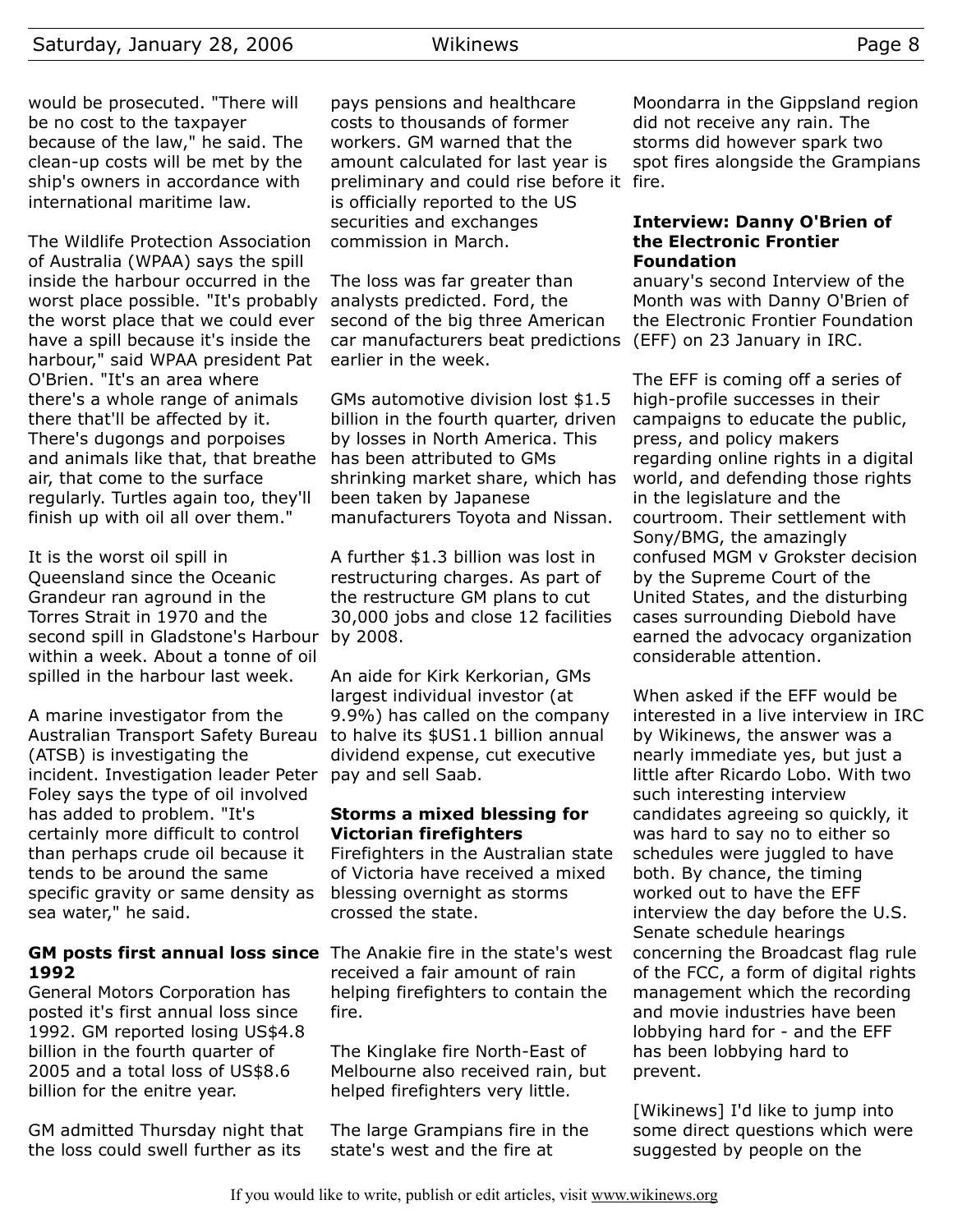research page. These first ones relate to the US government and online privacy.

Since 9/11 the US administration has been progressively violating privacy standards in online communications, including circumventing its own surveilance laws and developing—and possibly implementing—the Total Information Awareness project. What is EFF's position regarding government monitoring of private communications such e-mail, instant messaging, and voice over IP?

*[Danny O'Brien] Since the very beginning, the EFF has worked hard to keep the traditional laws regarding wiretapping and monitoring away from the Internet, not just because we believe in strong 4th Amendment rights but because technologically, a wiretap on an individual line is miles away from what is needed to do the equivalent on the Internet. That's why, for instance, we fought against CALEA being extended to the Net, and why we're fighting the FCC's extension of it now.*

*A lot of simple approaches to surveillance that the gov't would like to take are far from reasonable, to use the language of information is stored. We've long the 4th amendment. I should say that I'm using American examples here, but we're obviously concerned more generally*

[Wikinews] A related question - Will EFF be involved in cases, even as amicus, such as the cases filed by ACLU Detroit and the Center for material or programs that seek to Constitutional Rights New York, which allege the National Security Agency violated US law prohibiting wiretaps without a warrant? *[Danny O'Brien] We're currently looking into every possible avenue. One of the difficulties is trying to ascertain exactly what the government program involved.*

*The EFF has a battery of lawyers, with different areas of interest* [Wikinews] Is this in the same vein as the recent requests for google to poney up it's search database?

*[Danny O'Brien] No, that's a great question. The two issues are very different, but I think speak to the problems that the Internet is now being seen as a resource for government surveillance and research, which we think that all Net companies have to become aware of. There's a real danger in simply logging everything: you end up risking being a tool for the invasion of your own customer's privacy.*

[Wikinews] Google alone of the largest search engines refused the Justice Department's demands to turn over user data. The EFF is on record as criticizing Google's privacy policy. How does the EFF feel about that privacy policy now? What does EFF feel about the other search engine's behaviour did they comply with their own privacy policies? Does this incident reflect the strength or weakness of corporate privacy policies online? *[Danny O'Brien] Privacy policies largely extend at the moment to merely the descriptions of what warned against companies collecting large amounts of data about their customers, and doing nothing to anonymise or aggregate it. We think that companies are storing up trouble for themselves this way.* [Wikinews] Does the EFF have any educate employeers and companies on the advantages of privacy?

*[Danny O'Brien] We do -- hold on, I should be handing out more URLs http://www.eff.org/osp/ is our guide to "online service providers" for the best practicies in logging data. I'm also speaking*

*at the MySQL conference later this year on what \*not\* to include in your schema. It's an interesting area, because it's one where coders have a degree of power over what can be done. Personally, I'd like to see a great deal more knowledge about how to aggregate and anonymise data being spread among the community. I'm constantly recommending the book Translucent Databases, which covers this very nicely. Also, the OSS source would do a great service by setting reasonable defaults for software logging behaviours. The trouble is, and I think we all fall into this trap; we assume the more logging the better. How many of us are casually logging this, for instance?* [Wikinews] I'd like to talk about the Sony BMG case for a bit, if that's okay. First, congratulations to EFF in regard to some of the successes in the Sony BMG case. There are some questions, clarifications about the case, however. The settlement appears to cover the XCP and SunComm software delivered on CDs. What about OpenMG XCP, DRM used by Sony BMG's SonicStage software for Sony Connect? *[Danny O'Brien] Okay, this is where I have to say that I'm a \*bit\* limited in what I can say. Ah, if only out of blind ignorance in this particular case.* [Wikinews] Do you know if the OpenMG XCP software is mentioned at all in the agreement? *[Danny O'Brien] I don't know*

*about OpenMG: we joined the case representing XCP and SunComm users, so I don't think that was covered. But watch me shine the giant neon IANAL sign above me. If you like, I can ask after the interview, and we can add that to the results.* [ Wikinews] I'd appreciate that.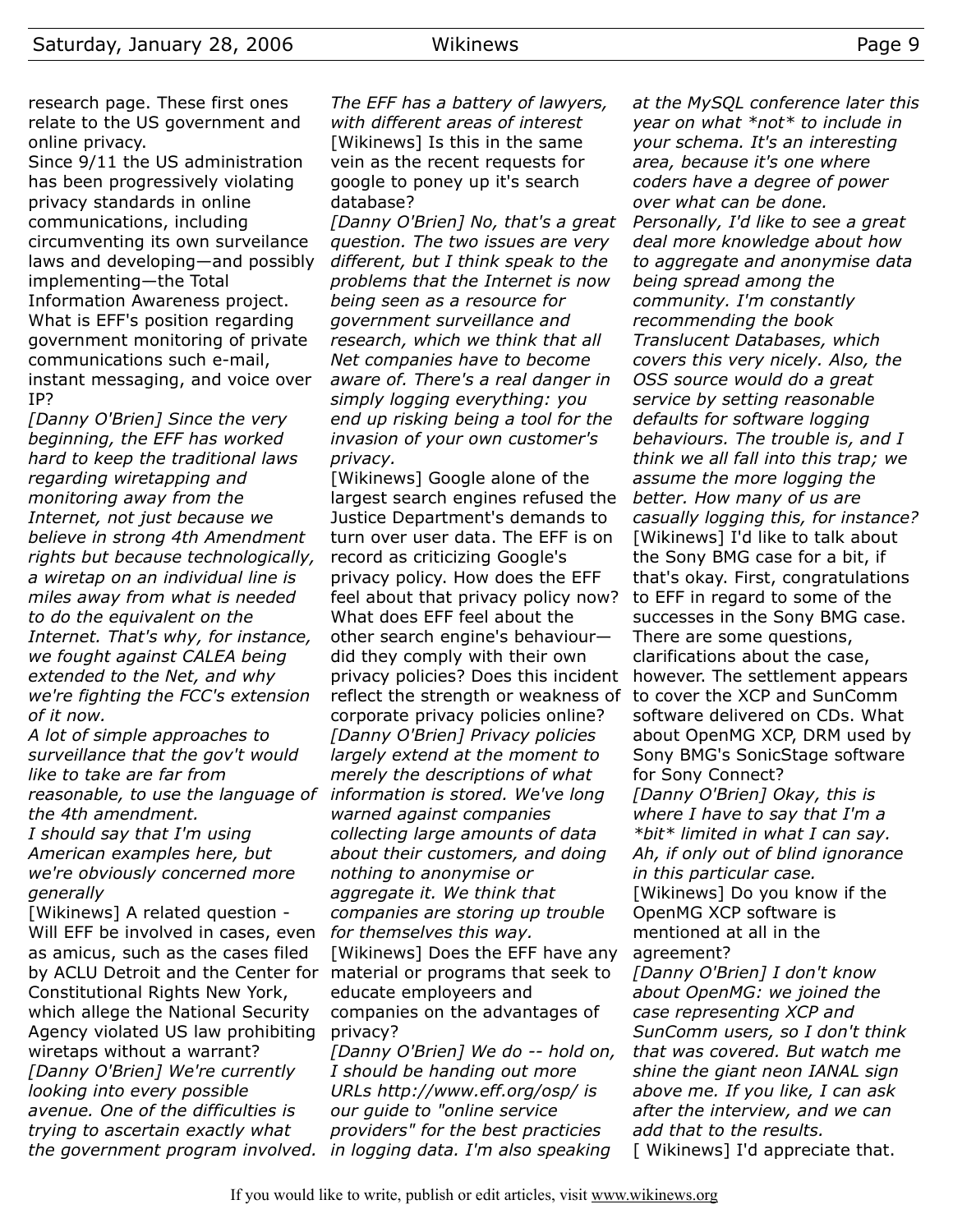Can you disclose the terms of the settlement regarding future use of *of reasons.* software DRM measures? Have they promised not to alter users machines in the future? *[Danny O'Brien] Again, it's always dangerous to paraphrase legal documents. Ah, we have an FAQ that covers this. Thank goodness: http://www.eff.org/IP/DRM/Sony-BMG/settlement\_faq.php* [Wikinews] This case also has

some connection to copyright infringement

the XCP software included code taken from the VLC media player software, which is released under the GPL. Is EFF involved in any cases regarding this?

*[Danny O'Brien] No we didn't cover this. We don't have standing to take on the copyright issue i.e. we would have to represent a copyright holder.*

[Wikinews] Would EFF be involved in such a case if asked? *[Danny O'Brien] It'd be an interesting case, but we try to distribute these cases to where the expertise lies. During the Sony BMG case, we spoke to groups like the FSF and the Software Freedom Law Center. Generally speaking, they're the people who would be best placed to investigate cases like this.*

*It's worth saying that we're really pleased that there's now a whole constellation of great*

*organisations that we work with. FSF, the Berkman Center, Public Knowledge in D.C., the list goes on.*

[Wikinews] The Sony BMG case is a content producer attempting to enforce DRM on their clients. The US FCC is trying to do the same thing on the hardware of US citizens with the Broadcast Flag. I know the EFF is involved in the lobbying on this, but I have questions which lead into this. This to approach it in the US Congress? is a hardware issue. Does it matter *[Danny O'Brien] Well, the initial* on the internet?

*[Danny O'Brien] Yes, for a number courts, who agreed with us that*

*The point about the broadcast and audio flags is that they set up a kind of ghetto for content. The whole point of both is to \*prevent\* distribution onto the Internet. But in order to do that, you need to create a hardware world which is fenced off from not just the Net, but from user modification, and open source development.*

*This ghetto has to be created in every audio-visual device, by government mandate. So that affects the Net a couple of ways. Firstly, you essentially curtail the Net's use. But secondly, these flags are easily (though illegally) circumventable, so they generally prompt even more draconian laws (which are just as easily circumventable.)*

*One of our biggest problems with the flags is they cross a Rubicon. They create a government technological mandate in user tech. Once you start down that path—especially when you discover your initial mandate doesn't actually work—you just ask for more and more control.* [Wikinews] Isn't this already the case, considering the HDTV standard and others? Isn't standards an element of the FCCs mandate?

*[Danny O'Brien] Standards for broadcast and reception, but not standards for what you do \*after\* you receive something. Remember the FCC's primary job is to prevent interference, and to manage the commons of the public airwaves. It's a huge overreach for it to take over what you do with what comes from over those airwaves.*

[Wikinews] Because this is a rule, not a law, how does the EFF plan *regulation was thrown out by the*

*this was agency overreach. So what we've seen now is groups like the MPAA and RIAA attempt to extend the FCC's powers by law. For all of last year, they attempted to do that by -- well, for want of a better word, sneakily attaching the necessary language to other bills. As you say, it can potentially be a very small amendment, so I suppose they felt that they could do this. Everyone fought an incredibly effective campaign to prevent this. And a lot of that had to do with the Net—we'd hear from the Hill of a lobbyist attempt to include the regulation, and we'd be able to organise calls and letters from constituents very quickly.*

*Most politicians, strangely enough, don't like it when something is sneaked past them. And we managed to alert a lot of them to arguments they weren't hearing from broadcasting lobbyists. Now, we're seeing a second stage. Which is Hollywood coming out into the open, and presenting the flags openly. That stage begins tomorrow, with Senate hearings on the topic.*

[Wikinews] The Senate will begin hearings on this rule tomorrow. What does EFF expect to happen during this legislative process? How might this affect online communities? to get specific and personal, what does it mean to Wikinews readers and contributors?

*[Danny O'Brien] If the law passes, it'll have dramatic effects. Particularly to wikinew's future, actually: I think we can all foresee a time when Wikinews would take fair use samples of the news and public affairs, both audio and visual. With a broadcast or audio flag in place, that usage - while legal - would effectively disappear or at least be much much harder. More generally, you'll see*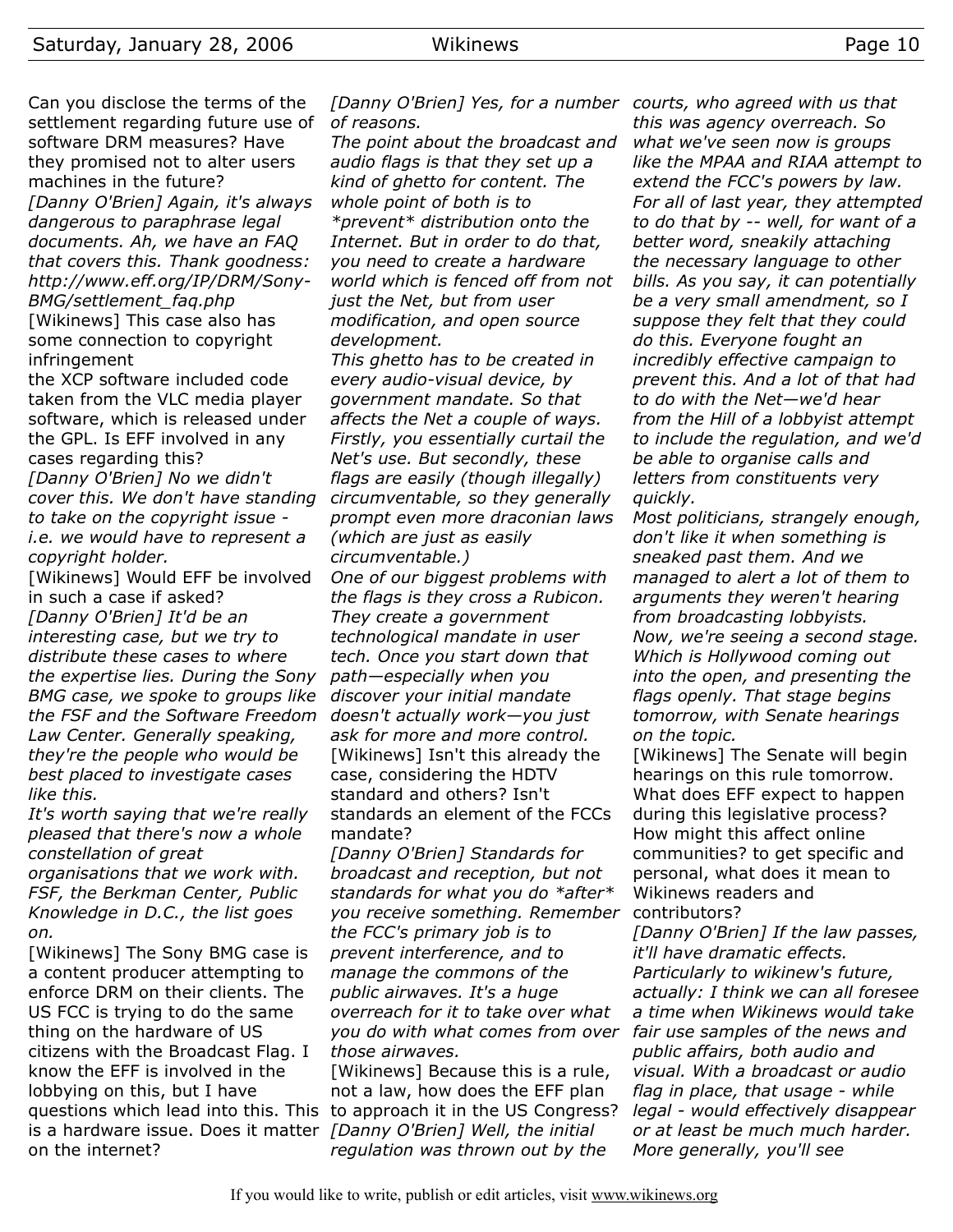*advancement in tech frozen in a lot of areas, the pulling away of open source development in anything that was connected to HD TV or digital radio. The biggest problem here is that technology like the flag gives the entertainment industry a stick to hit the technology industry. Before the broadcast flag was even introduced, hollywood was lining up objections to technology like Tivo-To-Go.*

[Wikinews] I understand that would be the case in the USA, but could you explain how this might affect people in the EU? or anywhere outside the USA? *[Danny O'Brien] Sure, one of the areas that we spend a lot of time with these days—we have two staff working full time on international issues—is what's called policy laundering. So for instance, the worst provisions of the DMCA have generally been introduced into law in countries like Australia by their inclusion in bilateral Free Trade Agreements. Already, Hollywood representatives have been working in Europe and elsewhere to introduce the equivalent of the broadcast flag there. The rule is that if you can introduce it in one country, that makes it a lot easier to export it elsewhere. [Danny O'Brien] Copyright extension is a great example of this. In that, the last US copyright extension was introduced to track Europe, and now Europe is being encouraged to match its copyright with the US. We're already seeing that with copy control mandates like the flag.*

[Wikinews] The Broadcast flag is a *exercise their fair use rights, we* form of Digital Rights Management, in this case implemented by the US FCC. There are other DRM issues to talk *were not.* about. In the French Parliament the DADVSI law, which relates to the implementation of the 2001

European Directive on Copyright in chapters in Europe ? France, is under active consideration. Has the EFF had the *countries, has a great core of* opportunity to consider this law, and what is the opinion if so? *[Danny O'Brien] Actually, I was just talking to Submarine about this before the interview started. We're keeping as close an eye on this as we can. It's a good example of the ratchet problem as it's an implementation of the EUCD.*

[Wikinews] Canada and Belgium apply heavy taxes on copying medium, and the revenues from these taxes are used to support creative artists and developers, as an alternative to supporting DRM. What does EFF feel about such a method to control fair use/fair dealing?

*[Danny O'Brien] Actually, we prefer a system of voluntary licensing schemes over either of these approaches.*

*http://www.eff.org/share/collectiv e\_lic\_wp.php*

[Wikinews] There are efforts under way to develop an open standard DRM, such as a project by Sun Microsystems which is relatively fair to users. Would EFF support an open standard/open source DRM, or is the entire concept of DRM considered unacceptable in any form?

*[Danny O'Brien] Our take on Sun's DRM:*

*http://www.eff.org/news/archives /2005\_08.php#003929*

*Essentially, our disagreement isn't with DRm per se: it's DRM backed up by the DMCA's anti-*

*circumvention laws. If users had the right to circumvent DRm to think the market would quickly sort out what controls on media use were acceptable and what*

[Wikinews] A follow-on question from the French one does eff plan to set up some

*[Danny O'Brien] France like many activists and advocates already. We'd be delighted to help them in any way we can.*

[Wikinews] A follow-on question regarding the Sony BMG case Does EFF have a response to the Register article

http://www.theregister.co.uk/2005 /12/06/eff\_needs\_to\_die/ *[Danny O'Brien] Sigh. I wondered*

*if this would turn up. It's a really odd article, given that it includes a bunch of cases that aren't ours, ones that we didn't lose, and other oddities. I think we'd rather let the facts speak for themselves. Here's a list of our*

*[ http://www.eff.org/legal/victorie s/ victories]. There's a longer list at the wikipedia entry.*

[Wikinews] Are there any questions I should have asked you, which I did not? *[Danny O'Brien] Hahah! No, but I'm happy to take additional questions. I'm actually trying to think of some of the harder questions.*

[Wikinews] Well, I think I'll ask MrM to unmoderate now, and let everyone mob you.

[MrMiscellanious] :) Alright, here we go...

*MrMiscellanious made this room no longer moderated for normal users.*

*[Danny O'Brien] I guess the question we often get asked is "Why aren't you doing something about X?" where X is a matter that really is important—the simple answer to that is that we have limited resources. Which is why I'm really happy to see lots of other organisations spring up.* [Question] Does EFF support TOR, financially or otherwise, anymore? *[Danny O'Brien] We host Tor's website, but direct funding was for last year. Actually, the Tor*

If you would like to write, publish or edit articles, visit [www.wikinews.org](http://www.wikinews.org/)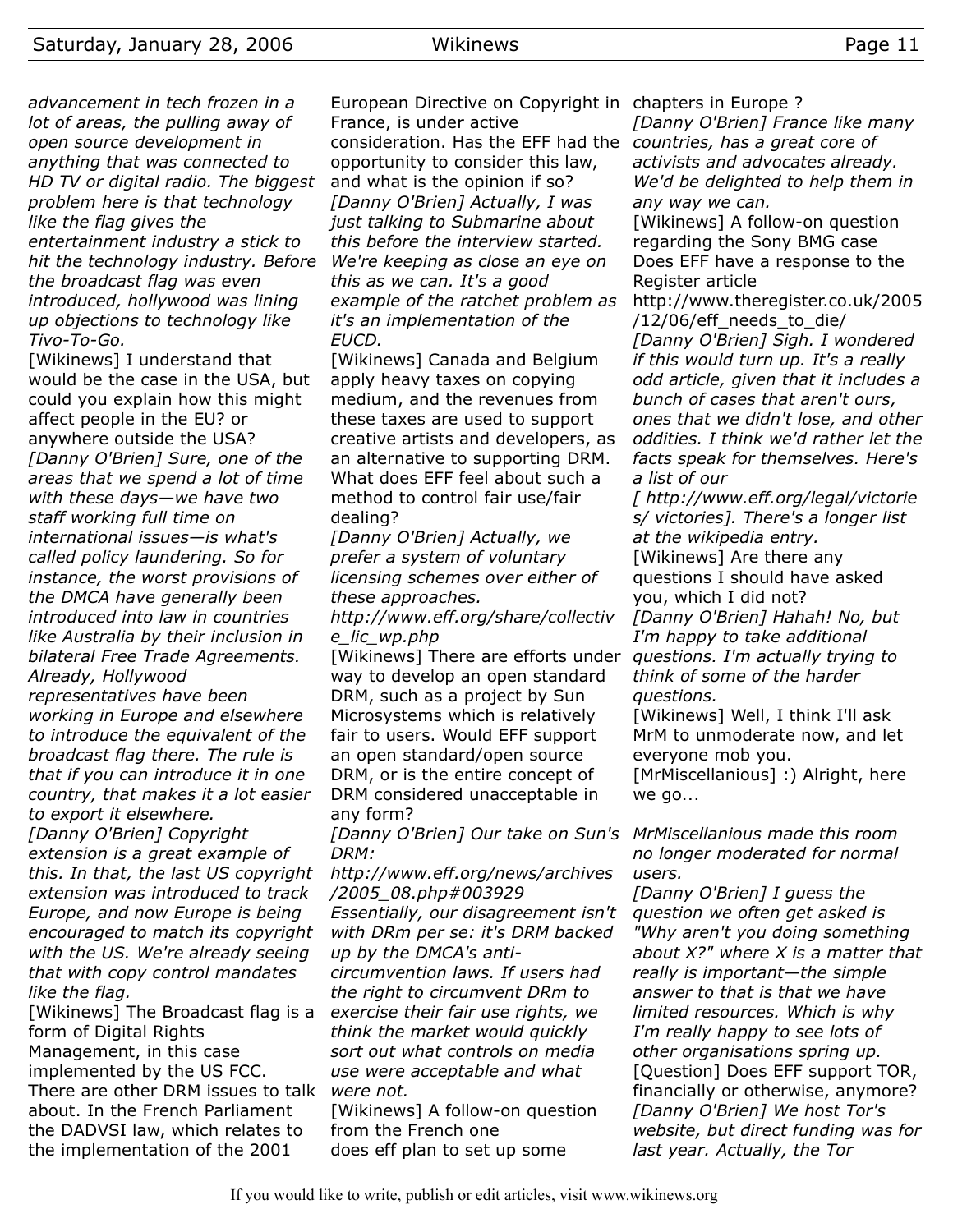*questions really are so frequentlyl asked that they're best answered*

*on Tor's FAQ (including the legal FAQ we wrote for them.) http://tor.eff.org/faq.html.en* [Question] en.Wikipedia prevents TOR endpoints from editing on the site; does EFF consider such classblocking an acceptable response to *speak as someone who* behavior, or is it generally inappropriate? *[Danny O'Brien] We're disappointed. We hope there's a way of providing a technical solution that would work to support Tor's aims, and would be practical for Wikipedia. If we can work as an intermediary in that discussion, we'd be happy to.* [Question] European Organisations which have similar goals like the EFF were not succesful in preventing

Telecommunications data retention. What conclusions does the EFF draw for their own campaigns?

*[Danny O'Brien] I have a long answer to that, with my EFF hat off.*

*Okay, so the reason I'll take my EFF hat off to answer your question, is because I'm also involved in ORG which is one of those organisations in Europe. The conclusion is that advocacy needs resources. One of the strengths of EFF and other US advocacy groups is they are permanent, with a paid staff. http://openrightsgroup.org I think that now there are sites like http://www.pledgebank.com around, and facts like the wikipedia funding drive show that we're getting to the point where we can turn volunteer organisations into groups that have that flexibility, plus financial resources. Which means you get to the situation where the group of volunteers who formed ORG can now work on projects like submitting to UK parliamentary inquiries:*

*http://www.openrightsgroup.org/o rgwiki/index.php/APIG\_DRM\_Publi c\_Inquiry*

*There are fantastic groups in Europe, like EDRI and FFII and I think the time is now right for those groups to be given more resources by everyone. And I traditionally comes out in hives when money is mentioned. It's a big leap, but I think it's one we all have to work at getting right. Give to them, at exactly the same time as you join the EFF: http://www.eff.org/support/*

# *Danny O'Brien puts EFF hat back on.*

[Question] "Danny O'Brien "once successfully lobbied a cockney London pub to join Richard M. Stallman in a spontaneous demonstration of Bulgarian folk dance." Can you give details?" *[Danny O'Brien] RMS is a great fan of folk-dancing, and was teaching me and some friends the dance moves to the Free Software Song in a pub in Shoreditch. Maybe it was the alcohol, all the alledgedly viral nature of the GPL, but by the end, we had most of the pub doing them. He loves it, although recently I believe he's hurt his leg and can't do it so much any more* [Question] Wikipedia was earlier attacked by a group, which has launched a website, claiming that Wikipedia should be upheld by law to have 100% factuality in their website (relating to an earlier case where a bogus biography was posted to Wikipedia). What is the EFF's stance on the issue? *[Danny O'Brien] I'm not sure of the site that you refer to, but obviously we'd support Wikipedia on this matter. We don't see any problem with Wikipedia's process.*

[Question] There is an article on de.wikipedia (German) about the hacker "Tron". His full offline name is included in the article. A German court has issued an injunction preventing the Wikipedia.de website (the website of the German Wikimedia Foundation) from linking to the de.wikipedia site, which is outside the jurisdiction of that court. What does EFF think about such extranational effects of local laws? Does a person's name, especially a figure as well known as Tron, deserve special privacy? The order was obtained based on a proposal by the deceased hacker's family. And it should be pointed out that the hacker's real name was known for a long time.

*[Danny O'Brien] It's a good question: honestly, it depends on the law, and the practicality of the law. I can't speak to the case, particularly as the last i heard, the facts weren't clear. In this case, it's not the territoriality of the law that's of concern, it's whether anyone should be forbidden from linking to a resource.*

#### *License*

This work is licensed under the Creative Commons Attribution License. Articles published in this Print edition were created by Wikinewsies.

To view a copy of this license, visit: http://creativecommons.org/licenses/by/2.5/ or send a letter to Creative Commons 543 Howard Street, 5th Floor San Francisco, California, 94105, USA

#### *Audio Wikinews*

Audio Wikinews is a free non point-of-view news radio program recorded daily. http://en.wikinews.org/wiki/Wikinews:Audio

# *About Wikinews Print Edition*

For more information about Wikinews Print Edition visit: http://en.wikinews.org/wiki/Wikinews:Print